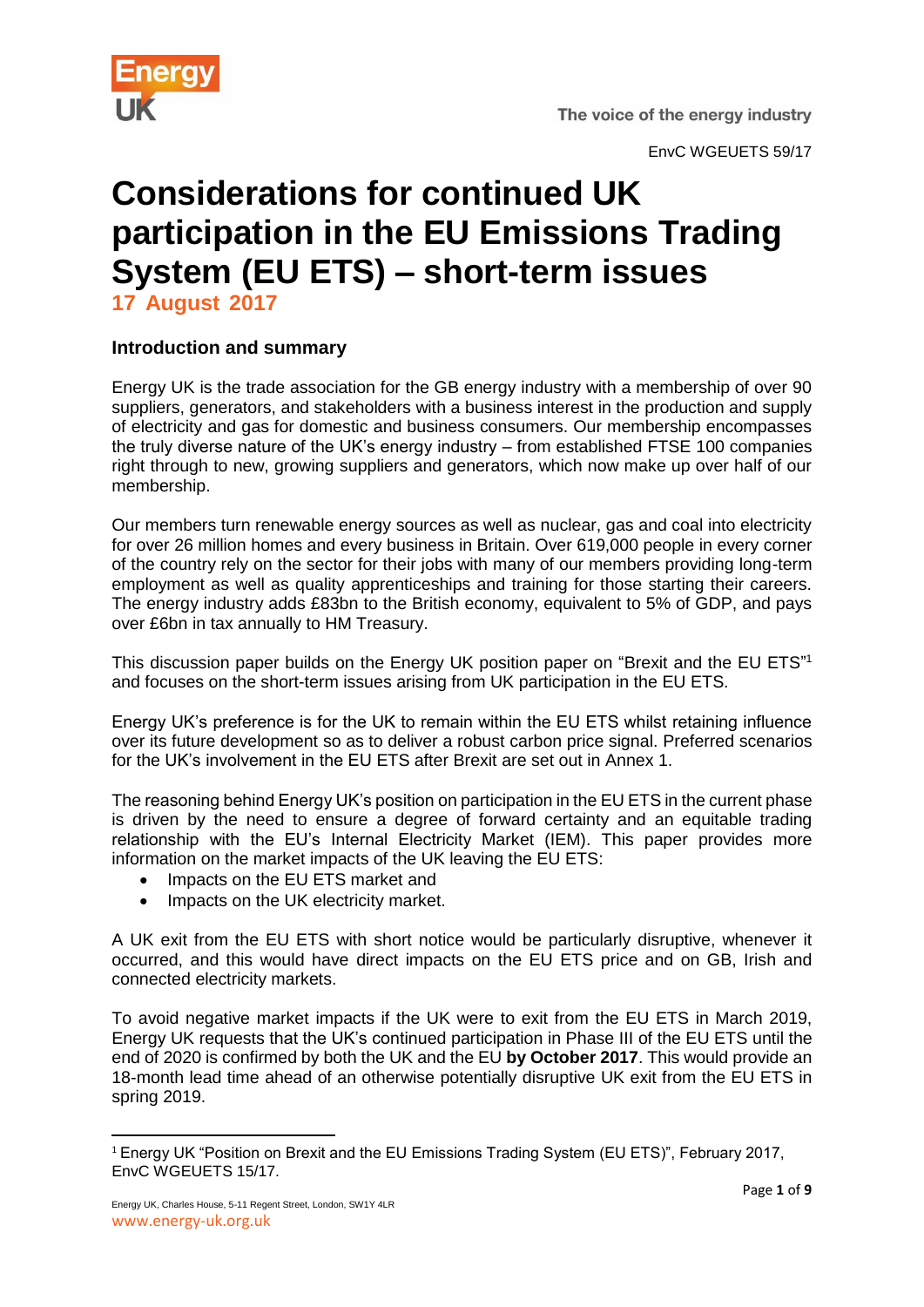Likewise, a decision on UK participation in the EU ETS after 2020 should be addressed **by October 2018**, to give more than 2 years' lead time to any UK exit from the EU ETS at the end of 2020.

## **The market impacts of leaving the EU ETS**

If the UK were to leave the EU ETS, this would result in impacts on both the EU ETS and the UK electricity market.

## **What are the impacts for the EU ETS?**

Firstly, it should be noted that the EU ETS is the only legislative commodity market across the EU. Electricity, gas and other commodities will continue to flow after the UK exits the EU as their trade is driven by commercial contracts. However, the EU ETS could have installations that in effect disappear overnight if they are no longer in the system or required to comply. A UK exit from the EU ETS would affect all EU ETS participants.

For the recent EU ETS Directive revision, Eurelectric commissioned analysis looking at many different scenarios for consideration by policymakers<sup>2</sup>. One of the scenarios assessed was a UK exit from the EU ETS at the end of Phase III, with UK allowances removed from the overall cap. As Figure 1 shows, in the event of an orderly exit from the EU ETS at the end of Phase III (Scenario 22, as compared to the baseline Scenario 1 based on the expected revision of the EU ETS Directive for Phase IV), the EU ETS price would initially be expected to fall as UK participants offload allowances they have acquired for hedging purposes or received as free allocations to mitigate carbon leakage. In the longer term, the EU ETS would be expected to tighten as the UK is a net supplier of allowances.



**Figure 1**. EU Allowance price development under Brexit from the EU ETS

1

<sup>2</sup> ICIS Tschach Solutions/Eurelectric (2016) - *Options to Strengthen the EU ETS* [http://www.eurelectric.org/media/295165/icis\\_study\\_options\\_to\\_strengthen\\_the\\_eu\\_ets\\_fin-2016-oth-](http://www.eurelectric.org/media/295165/icis_study_options_to_strengthen_the_eu_ets_fin-2016-oth-0104-02-e.pdf)[0104-02-e.pdf](http://www.eurelectric.org/media/295165/icis_study_options_to_strengthen_the_eu_ets_fin-2016-oth-0104-02-e.pdf)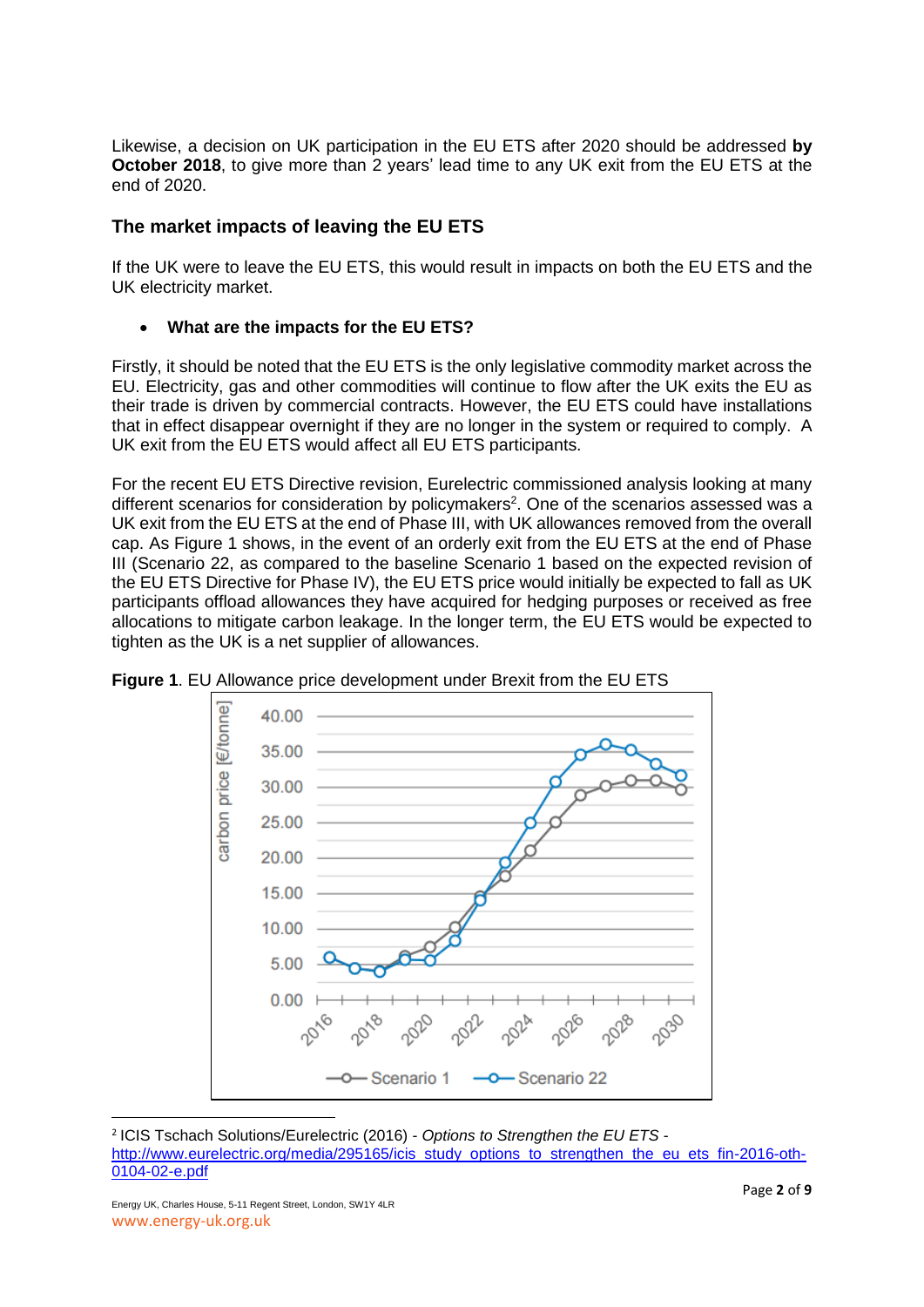The structural question as to how the EU ETS cap would be adjusted if the UK were to exit the EU ETS needs to be addressed. The analysis in Figure 1 assumes that UK allowances would be removed from the Phase IV cap starting in 2021 in an orderly approach. However there is no precedent for how this would be done.

The UK currently accounts for 10% of EU ETS emissions, therefore not adjusting the EU ETS after a UK exit would significantly impact the supply-demand balance and thus price.

Whilst Figure 1 shows the structural supply balance in the EU ETS if UK allowances were removed after exit, it does not reflect the potential price impacts of market sentiment and, importantly, political adjustments by the EU Member States.

#### **What are the impacts for the UK electricity market? – Directly and indirectly**

#### **Direct impacts – The UK electricity market<sup>3</sup>**

If a UK exit from the EU ETS takes place without sufficient lead time, it will impact UK electricity prices. To hedge price risk, electricity market participants trade electricity some years in advance, giving generators certainty of a price for their output and allowing suppliers to protect consumers from volatile commodity markets. Ofgem has previously noted that much of this hedging takes place between 1 and 3 years ahead of delivery<sup>4</sup>. Long-term uncertainty will impact how much trading will be done nearer to real time, exposing both generators and customers to potential spot market volatility.

Energy UK estimates that the EU ETS currently reflects roughly £1.50/MWh of the average baseload electricity price in GB of around £40/MWh.

As spring 2019 approaches, the uncertainty over whether the EU ETS will be a cost for UK electricity generators will have an impact on all market participants' hedging strategies. For example, if the UK exited the EU ETS at short notice, hedged UK electricity generators would still hold allowances no longer required for compliance purposes, but these would have an economic value on the market to non-UK EU ETS participants (value depending on EU ETS dynamics).

Conversely, if it is confirmed that the UK is remaining in the EU ETS at short notice, UK electricity generators may not have hedged beyond spring 2019 and would be exposed to any changes in the EU ETS price between now and then in acquiring allowances for post-2019 compliance purposes.

Either way, UK electricity suppliers would need to adjust their behaviour to mitigate the risk that the EU ETS costs may not be reflected in wholesale electricity prices, adding a risk premium for consumers. There would also be negative implications for market liquidity beyond spring 2019 until clarity is given, adversely impacting all market participants.

Whilst this will mainly impact electricity markets in the UK, given Northern Ireland operates a Single Electricity Market (SEM) with Ireland, this will also have an impact on consumers in Ireland. To a lesser degree, this would also impact markets connected to GB by distorting cross-border trade.

 $\overline{a}$ 

<sup>&</sup>lt;sup>3</sup> The impacts on UK electricity markets are intended to be indicative (by looking at structural changes in the market). This paper does not make an attempt to predict market participant behaviour. <sup>4</sup> Ofgem, *Wholesale Energy Markets in 2016*, 3 August 2016.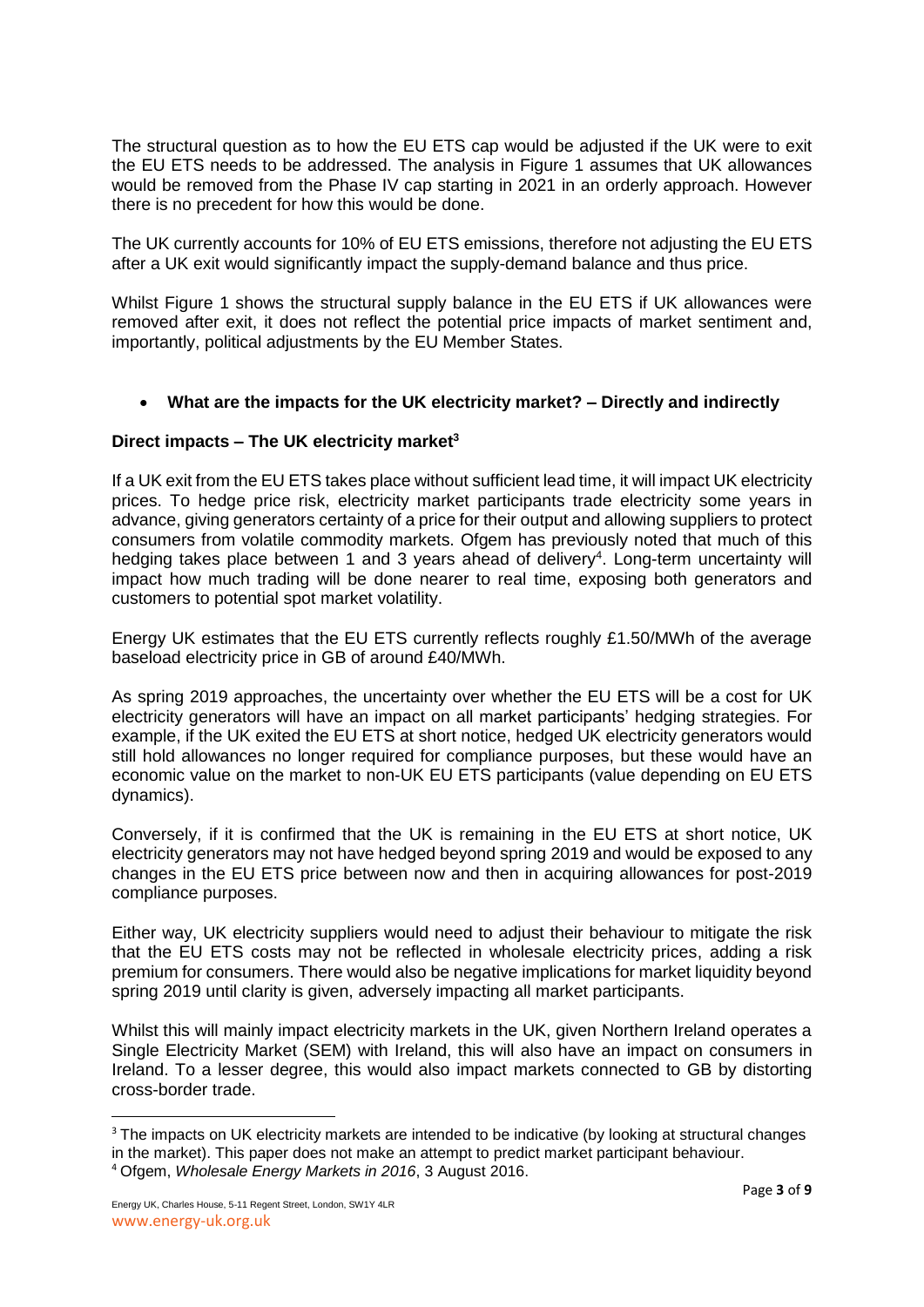#### **Indirect impacts – The free trading of electricity with the EU's Internal Electricity Market (IEM)**

Both Energy UK and Eurelectric have called for free and fair trading of electricity after the UK has left the EU<sup>5</sup>. A larger, more integrated electricity market has potential benefits for consumers in the UK and those elsewhere in Europe, by allowing for capacities and resources to be shared across borders to reduce costs, improve security of supply and better integrate renewable electricity, provided that there are no significant distortions arising from the lack of a level playing field.

The nature of electricity means that industry needs to match supply and demand instantaneously and, as it cannot currently be stored in significant volumes, electricity has unique characteristics which require equivalent and fair regulatory regimes on both sides of an interconnector. If not, the regulatory rules can define whether a power station in one country runs instead of another, having an impact on wholesale electricity prices and, importantly, security of supply in either country.

The EU ETS has the potential to ensure that an equivalent carbon cost is paid by electricity generators across Europe. However, it could be a condition that the UK prices carbon at least at the equivalent of the EU ETS price for the UK electricity sector to have a free-trading relationship with the EU's Internal Electricity Market (IEM), particularly for Northern Ireland given the SEM with Ireland.

Carbon price differential between the UK and the EU, combined with building out more interconnection capacity, exposes the UK electricity system to risk of carbon leakage (where higher carbon generation is located on the continent) with implications for UK security of supply and/or capacity costs as well as overall system costs.

#### **What should be done to prevent these impacts?**

A UK exit from the EU ETS with short notice would be particularly disruptive, whenever it occurred, and this would have direct impacts on the EU ETS price and on GB, Irish and connected electricity markets.

A potentially disruptive UK exit from the EU ETS in spring 2019 is now less than 2 years away, and the behaviour of market participants will be influenced by the current situation.

Given there will only be 6 months between a draft UK-EU Brexit agreement in October 2018 and a potential disruptive exit from the EU ETS in spring 2019, Energy UK would welcome early clarity **by October 2017** on the UK's intentions for Phase III (end of 2020), as well as comfort from the EU institutions that this would be agreeable.

The EU ETS is within the jurisdiction of the Court of Justice of the European Union (CJEU) and therefore the structures of a transitional deal will need to include early agreement on a transition to ensure that any jurisdictional gap can be filled.

There are other technical aspects that will need to be resolved even if the UK remains in the EU ETS, both at the UK and EU level, such as the role of exchanges or auctioning platforms.

1

<sup>5</sup> Eurelectric (2017) – Post Article 50 statement on UK-EU Internal Energy Market relationship [http://www.eurelectric.org/media/314749/eurelectric\\_post\\_article\\_50\\_statement\\_on\\_uk-2017-030-](http://www.eurelectric.org/media/314749/eurelectric_post_article_50_statement_on_uk-2017-030-0229-01-e.pdf) [0229-01-e.pdf](http://www.eurelectric.org/media/314749/eurelectric_post_article_50_statement_on_uk-2017-030-0229-01-e.pdf)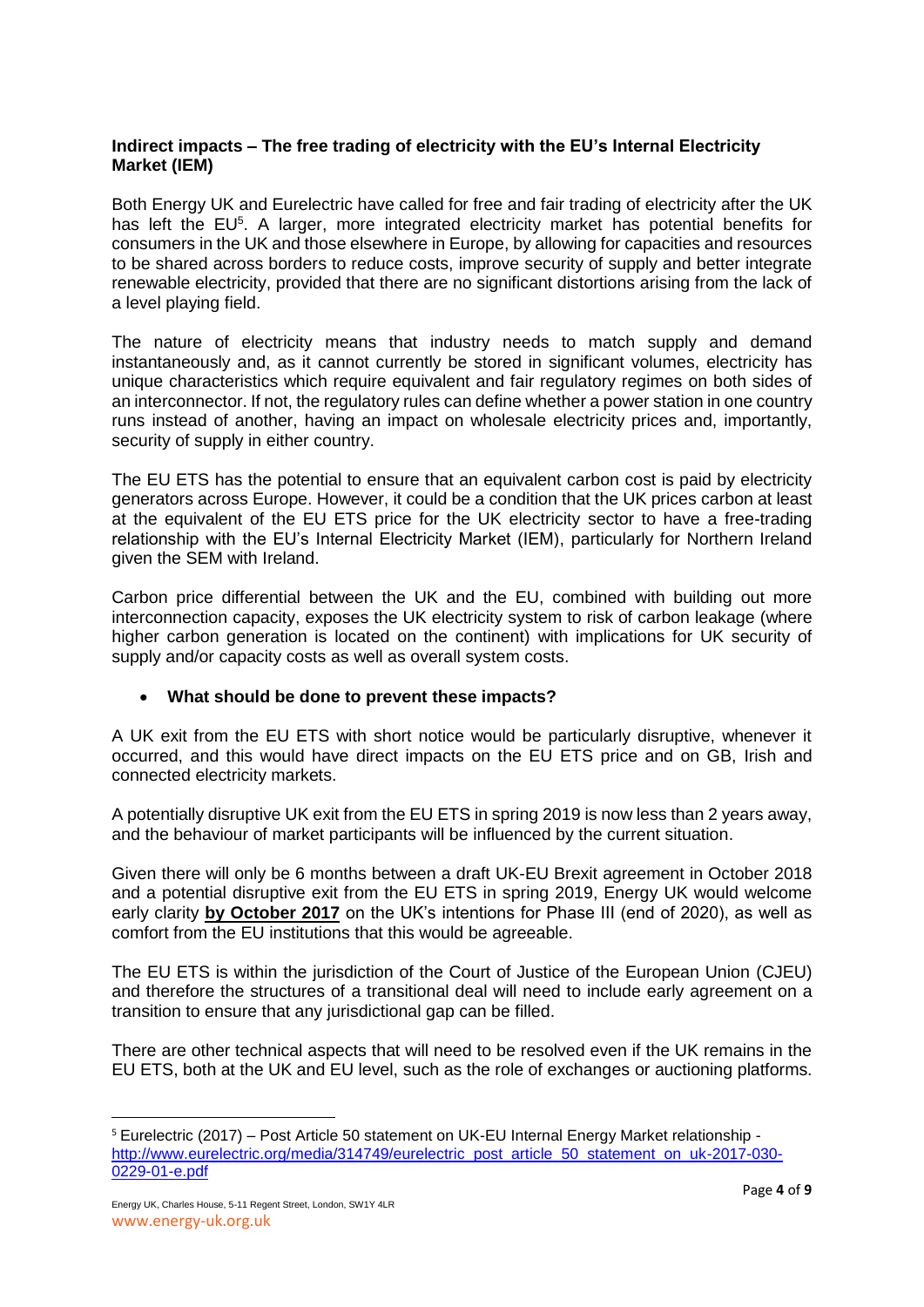These more technical issues can be overcome as long as a solution to jurisdictional transition to the CJEU is signalled early on.

However, it must be remembered that even an exit from the EU ETS after Phase III is now less than 4 years away, and at the point the UK leaves the EU, this eventuality will be less than 2 years away. Whilst the UK should look to reach a high-level agreement to avoid a disruptive EU ETS exit by October 2017 as a priority, it should also look to provide clarity for the post-2020 future for carbon trading in the UK **by October 2018** as the market impacts listed above will become increasingly problematic as the end of 2020 approaches.

For further information contact:

#### **Andy Limbrick** Environment Consultant Energy UK Charles House 5-11 Regent Street London SW1Y 4LR

Tel: +44 20 7747 2924 [andy.limbrick@energy-uk.org.uk](mailto:andy.limbrick@energy-uk.org.uk) [www.energy-uk.org.uk](http://www.energy-uk.org.uk/)

## **India Redrup**

Policy Assistant Energy UK Charles House 5-11 Regent Street London SW1Y 4LR

Tel: +44 20 7747 2924 [india.redrup@energy-uk.org.uk](mailto:india.redrup@energy-uk.org.uk) [www.energy-uk.org.uk](http://www.energy-uk.org.uk/)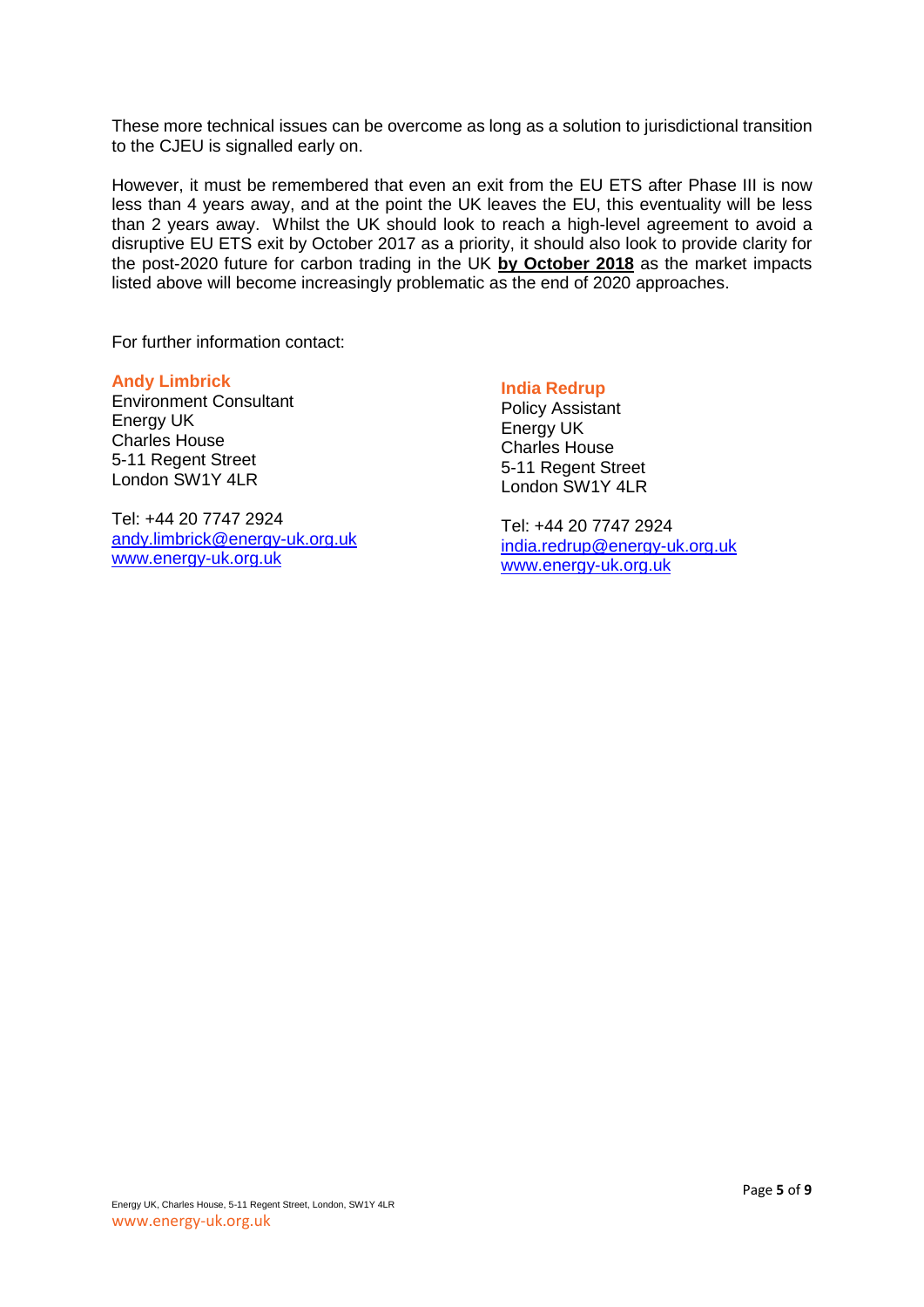## **ANNEX 1: Energy UK - Preferred scenarios for UK's involvement in the EU Emissions Trading System (EU ETS) after Brexit – August 2017**

This note summarises the position of Energy UK members with regards to the UK's relationship with the EU ETS after Brexit. It is intended to outline Energy UK's preferred scenario and highlight the likely impact of other possible outcomes. For ease of analysis, the paper looks separately at Phase III and Phase IV. It should however be noted upfront that Energy UK's preferred scenario is for the UK Government to announce as early as possible that it is open to remaining in the EU ETS until the end of Phase IV (2030). For some of the scenarios, the paper also outlines the various steps to be taken and the tight schedule the UK Government will be operating under.

#### **Phase III (up until 31 December 2020)**

#### **Preferred Outcome for Phase III:**

- The UK remains in the EU ETS until at least the end of Phase III.
- A transitional arrangement including legal jurisdiction is agreed to prolong UK's participation until 31 December 2020.
- Clarity is provided by UK Government on continued participation in the second half of 2017 (ideally by October).
- Relevant EU ETS provisions are transferred into UK law through the European Union (Withdrawal) Bill in time for exit.
- **Market impact**: In the event of an orderly exit from the EU ETS at the end of Phase III the EU ETS price would initially be expected to fall as UK participants offload allowances they have acquired for hedging purposes or received as free allocations to mitigate carbon leakage. In the longer term, the EU ETS would be expected to tighten as the UK is a net supplier of allowances.

| Other possible outcomes (in order                                                                                                                                                                                                        | <b>Market impacts</b>                                                                                                                                                                                                                                                                                                                                                                                                                                             | <b>Legal impacts for UK ETS</b>                                                                                                                                                                                                                  |
|------------------------------------------------------------------------------------------------------------------------------------------------------------------------------------------------------------------------------------------|-------------------------------------------------------------------------------------------------------------------------------------------------------------------------------------------------------------------------------------------------------------------------------------------------------------------------------------------------------------------------------------------------------------------------------------------------------------------|--------------------------------------------------------------------------------------------------------------------------------------------------------------------------------------------------------------------------------------------------|
| of increasing negative impact)                                                                                                                                                                                                           |                                                                                                                                                                                                                                                                                                                                                                                                                                                                   | installations                                                                                                                                                                                                                                    |
| The UK remains until the end of<br>Phase III but this is only confirmed at<br>a very late stage (a few months<br>before March 2019).                                                                                                     | Market uncertainty prevails until the end of Phase III, reducing the<br>impact of Phase IV reform adoption.<br>Carbon prices remain low but overall negative impact on Carbon<br>$\bullet$<br>Market is limited.<br>With a short notice period, UK electricity generators may not have<br>hedged beyond Spring 2019 and would be exposed to any changes<br>in the EU ETS price between now and then in acquiring allowances<br>for post-2019 compliance purposes. | UK ETS installations remain<br>compliant until the end of the<br>Phase.<br>Court of Justice of the European<br>Union (CJEU) jurisdiction is<br>temporarily maintained for dispute<br>resolution until 31 December 2020.                          |
| The UK decides to leave the EU<br>ETS in March 2019 – with the<br>intention to set up an interim<br>compliance arrangement for UK<br>operators. One option is to<br>implement a UK ETS and for this to<br>be linked with the EU ETS ("UK | The UK is currently a net supplier of allowances so supply drops in<br>$\bullet$<br>Carbon Market after exit, boosting prices in the mid-term.<br>Linking UK ETS to EU ETS will likely take several years, fuelling<br>uncertainty in the market.                                                                                                                                                                                                                 | The UK disengages part-way<br>through a calendar compliance<br>year and a trading phase. Logistical<br>difficulties for UK participants.<br>Questions arise over compliance<br>during transition phase leading to<br>linking of the two schemes. |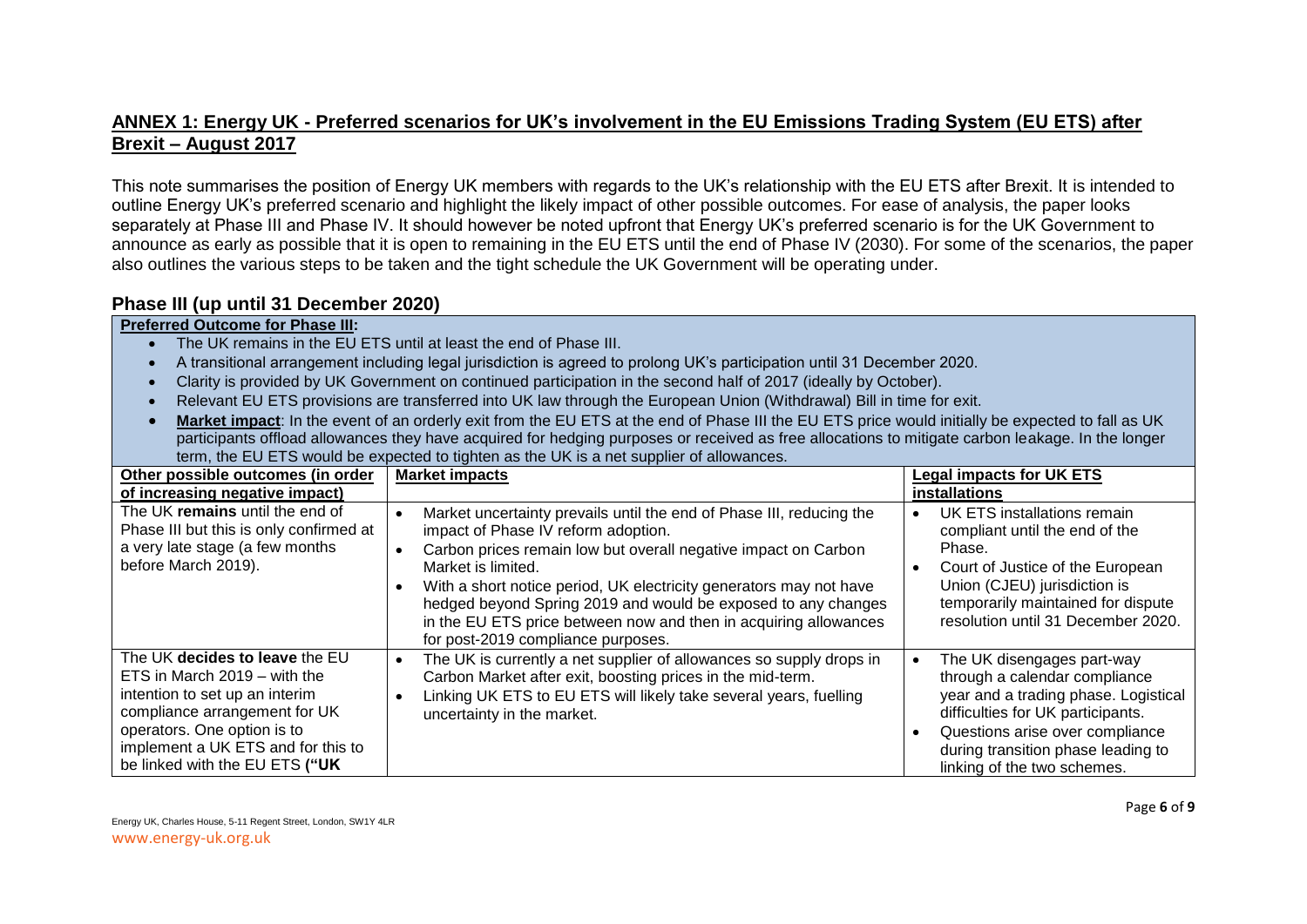| Mirror Scheme model" below).<br>Other interim options are available.                                                                                                                  |                                                                                                                                                                                                                                                                                                                                                                                                                                                                                                                                                                                                                                                                                                      | Questions arise over access to<br>ETS registry, impact on auctioning<br>timetable and volumes, etc.                                                                                                                                                                                     |
|---------------------------------------------------------------------------------------------------------------------------------------------------------------------------------------|------------------------------------------------------------------------------------------------------------------------------------------------------------------------------------------------------------------------------------------------------------------------------------------------------------------------------------------------------------------------------------------------------------------------------------------------------------------------------------------------------------------------------------------------------------------------------------------------------------------------------------------------------------------------------------------------------|-----------------------------------------------------------------------------------------------------------------------------------------------------------------------------------------------------------------------------------------------------------------------------------------|
| Negotiators fail to agree on a<br>transitional arrangement for Phase III<br>and the UK leaves the EU ETS at<br>short notice. No prospect of a UK<br>ETS to be linked with the EU ETS. | A short timeline would demand more extreme adjustments regarding<br>hedging and banking - and this could trigger more significant drops<br>in EU Allowance (EUA) prices (ICIS <sup>6</sup> ).<br>Havoc on the carbon market in Q1 2019, due to rapid liquidation of<br>banked allowances by UK participants (ICIS).<br>If the UK were to exit the EU ETS at short notice, average spot<br>electricity prices in GB could drop somewhere in the region of £1.50-<br>3.00/MWh and therefore any contract for delivery after Spring 2019<br>would need to account for this uncertainty.<br>The EU ETS is expected to tighten after UK exit because the UK is<br>currently a net supplier of allowances. | The UK disengages part-way<br>through a calendar compliance<br>year and through a trading phase.<br>UK participants no longer comply<br>with their numerous obligations<br>under the 2012 UK ETS<br>Regulations - they face civil<br>penalties of the order of £15 billion<br>annually. |

## **"UK Mirror Scheme": What would it mean in terms of steps to take and timing?**

| October 2017                                                                                | $2017 - 2018$                                                                                                                                                                            | <b>March 2019</b>                                                                                                               |
|---------------------------------------------------------------------------------------------|------------------------------------------------------------------------------------------------------------------------------------------------------------------------------------------|---------------------------------------------------------------------------------------------------------------------------------|
| European Union (Withdrawal) Bill does<br>not preserve EU ETS arrangements for<br>Phase III. | Development of parallel GB emissions trading scheme - to be linked to EU ETS                                                                                                             | GB leaves ETS mid-Phase and transitions<br>to mirror scheme for long term.                                                      |
|                                                                                             | - requires primary and secondary legislation and regulations (18 month<br>timescale), including establishment of institutional infrastructure (such as registry<br>of allowances, etc.). | GB scheme participants required to account<br>for ETS allowances mid-Phase.                                                     |
|                                                                                             | Parallel UK-EU negotiations on linking UK and EU carbon schemes (timescale<br>TBC); discussions include the establishment of a dispute resolution mechanism <sup>7</sup>                 | The timescale is very tight to develop a<br>scheme, issue new permits and start<br>operating a fully functioning mirror scheme, |
|                                                                                             | Confirmation of future trajectory of GB Carbon Price Floor at 2017 Budget.                                                                                                               | all by March 2019.                                                                                                              |

 $\overline{a}$ 

<sup>&</sup>lt;sup>6</sup> ICIS (2016) Options to strengthen the EU ET[S http://www.eurelectric.org/media/295165/icis\\_study\\_options\\_to\\_strengthen\\_the\\_eu\\_ets\\_fin-2016-oth-0104-02-e.pdf](http://www.eurelectric.org/media/295165/icis_study_options_to_strengthen_the_eu_ets_fin-2016-oth-0104-02-e.pdf)

<sup>&</sup>lt;sup>7</sup> Negotiations on linking the Swiss ETS to the EU ETS concluded in January 2016 after 5 years of talks, but the linking has not yet come into effect due to unrelated political issues. Arguably the UK ETS could be linked more quickly if it retained the same design and specifications as the EU ETS but a quick linking process is unlikely.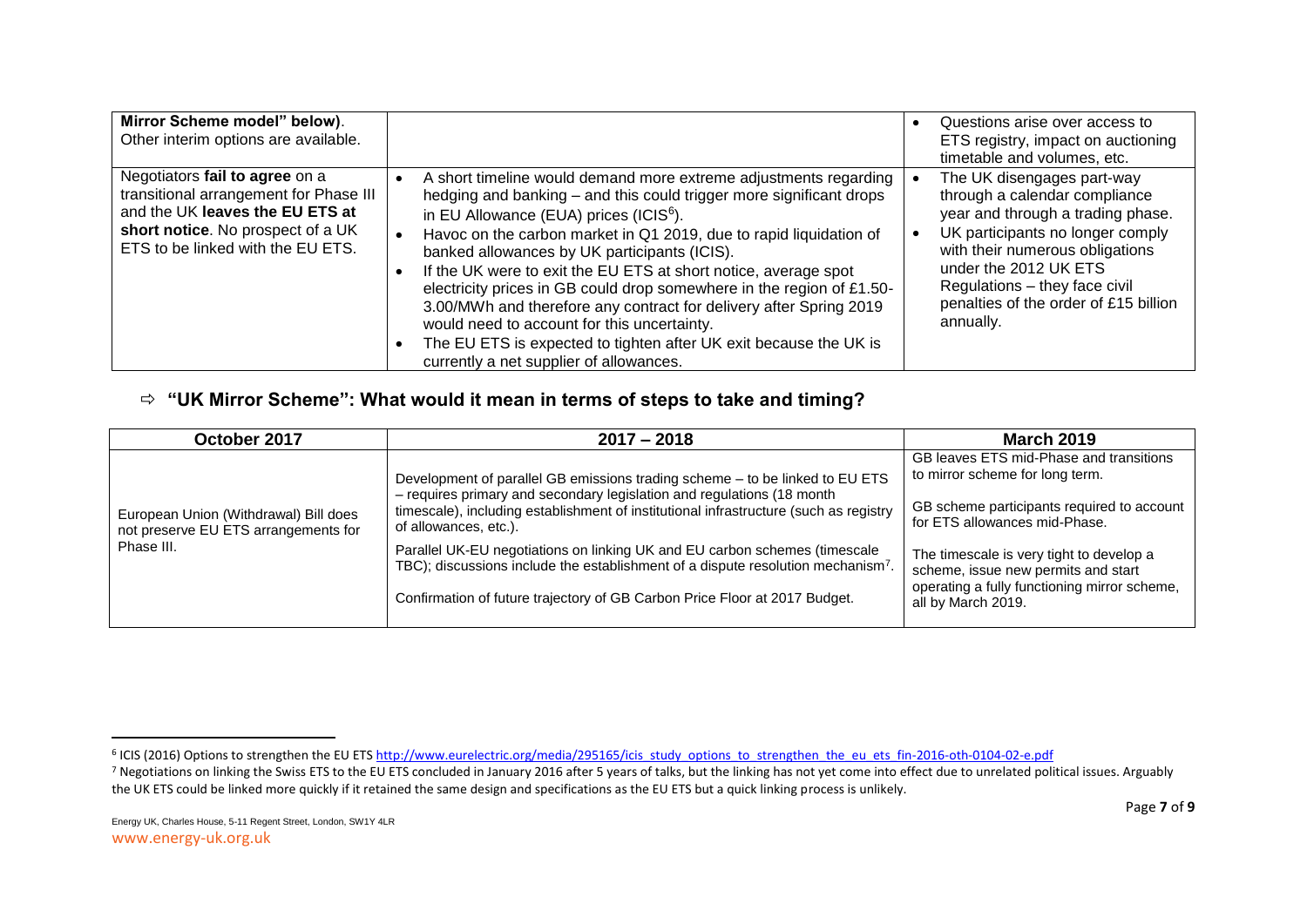## **Phase IV (1 January 2021 – 31 December 2030)**

|                                                      | Preferred Outcome overall (for Phase III and IV):                                                                                              |                                                |  |  |
|------------------------------------------------------|------------------------------------------------------------------------------------------------------------------------------------------------|------------------------------------------------|--|--|
|                                                      | The UK remains in the EU ETS until the end of Phase IV (2030).                                                                                 |                                                |  |  |
|                                                      | The UK Government provides clarity for the post-2020 future for carbon trading in the UK by October 2018.                                      |                                                |  |  |
|                                                      | The UK is able to retain some form of influence on EU ETS developments during Phase IV, or a possibility to withdraw on reasonable notice if   |                                                |  |  |
|                                                      | material change is made to the scheme, adversely impacting the UK.                                                                             |                                                |  |  |
|                                                      |                                                                                                                                                |                                                |  |  |
| allow continued UK participation (Scenario 2 below). | The UK accepts continued CJEU jurisdiction until 2030 (unlikely, Scenario 1 below) or an alternative dispute resolution mechanism is found to  |                                                |  |  |
|                                                      |                                                                                                                                                |                                                |  |  |
|                                                      | Market impact: The impact will be determined by whether the supply of allowances is adjusted or not after Brexit, or whether the EU ETS cap is |                                                |  |  |
|                                                      | adjusted. The EUA price will increase after Brexit except if supply is not adjusted at all, in which case prices could be depressed.           |                                                |  |  |
|                                                      | Political impact: The UK remaining in the EU ETS is also of benefit to the EU-27. It would limit disruptions and prevent a further crisis of   |                                                |  |  |
|                                                      | confidence for the EU ETS. It would also avoid reopening hard-fought compromises on the 2030 targets and the establishment of the              |                                                |  |  |
|                                                      | Modernisation Fund. Should the UK remain in the EU ETS, it might generate goodwill and leverage in other areas of the Brexit negotiations.     |                                                |  |  |
| Other possible outcomes                              | <b>Market impacts</b>                                                                                                                          | Legal impacts                                  |  |  |
| The UK remains in the EU ETS until                   | During Phase IV, the EUA price would hopefully go up as a result<br>$\bullet$                                                                  | UK participants could be asked to<br>$\bullet$ |  |  |
| the end of Phase IV but loses all                    | of the Market Stability Reserve (MSR) kicking in in 2019. The EU                                                                               | comply with a mechanism that is                |  |  |
| possibilities to influence. It did,                  | ETS will be further tightened when the MSR outtake rate increases                                                                              | not able to deliver a robust carbon            |  |  |
| however, have a strong influence on                  | to 24% (depending on final deal on Phase IV reform in Trilogue                                                                                 | price – without any possibility to             |  |  |
| the design of the scheme before                      | negotiations).                                                                                                                                 | change it.                                     |  |  |
| Brexit.                                              | If on the other hand the EU ETS price remains depressed (for<br>$\bullet$                                                                      | A bespoke dispute resolution<br>$\bullet$      |  |  |
|                                                      | example as a result of conflicting EU targets or policies), the                                                                                | mechanism governs UK                           |  |  |
|                                                      | continuation of the GB Carbon Price Floor remains essential to                                                                                 | participation during Phase IV (in              |  |  |
|                                                      | drive investments in low-carbon generation. UK generation                                                                                      | Scenario 2 below).                             |  |  |
|                                                      | continues to be disadvantaged across interconnectors and the EU                                                                                |                                                |  |  |
|                                                      | ETS fails to create a level-playing field. Pursuing increased                                                                                  |                                                |  |  |
|                                                      | interconnection could be put into question as a result.                                                                                        |                                                |  |  |
|                                                      | The EUA price will be on the rise after Brexit in 2030 except if<br>$\bullet$                                                                  |                                                |  |  |
|                                                      | supply is not adjusted at all, in which case prices could be                                                                                   |                                                |  |  |
|                                                      | depressed (ICIS).                                                                                                                              |                                                |  |  |